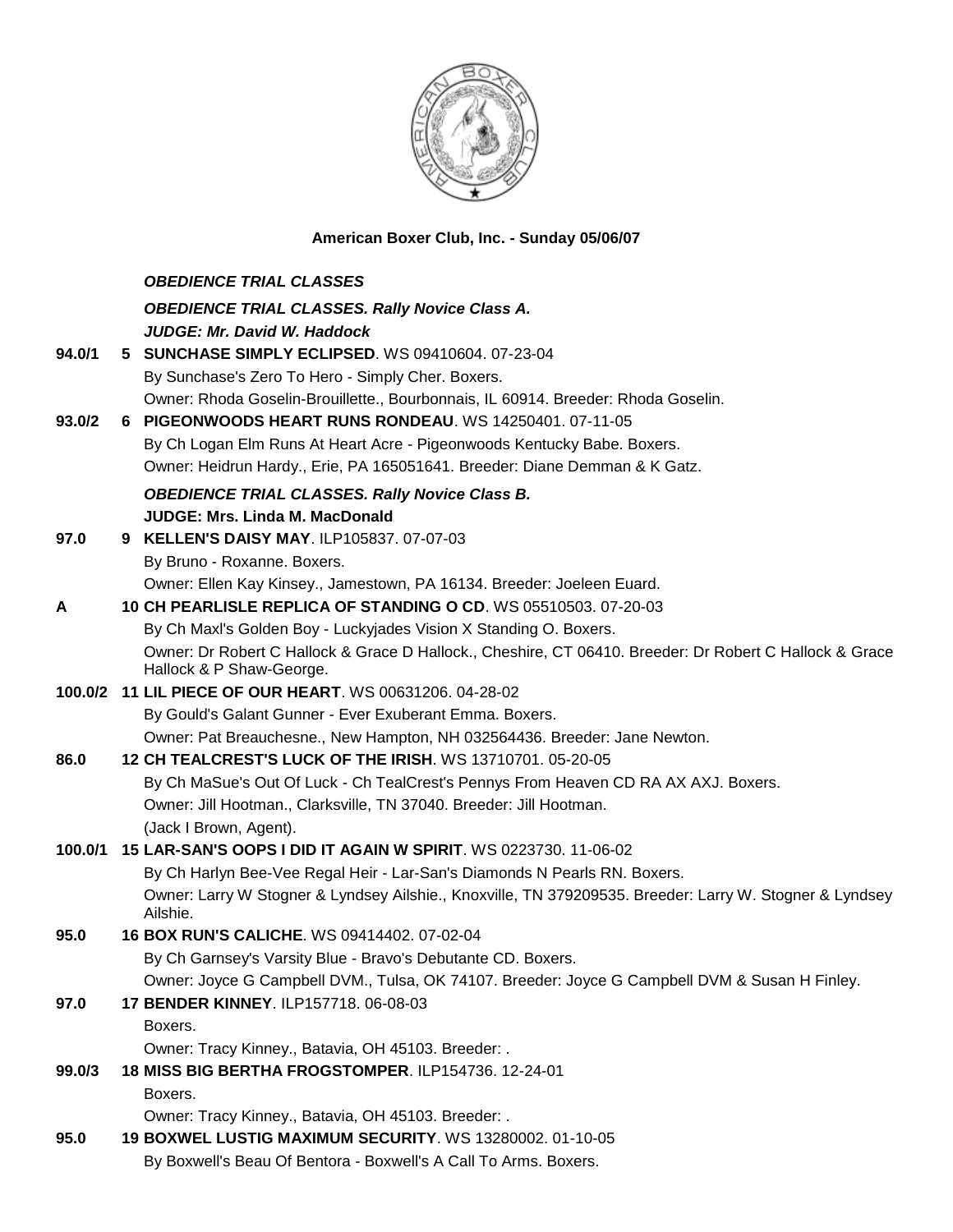Owner: Stephen & Mary Quinn & Wells Hendrick., Dade City, FL 335250805. Breeder: Wells W Hendrick.

| By Ch Burlwood's Thunderstruck - Ch Donandru-Vicson Mystic Madison. Boxers.<br>Owner: Rose Northcutt & Rhonda Nickel., Sherard, IL 61281. Breeder: Diane M Monson.<br>21 BRAVO'S BLACK ICE AT BOX RUN. WS 09940601. 08-24-04<br>A<br>By Ch Bravo's Orion V Kiebla - Bravo's Domino V Adlin. Boxers.<br>Owner: Joyce G Campbell DVM & Susan H Finley., Tulsa, OK 74107. Breeder: Linda Poe & Joyce G<br>Campbell DVM & Susan H Finley.<br>22 TEALCREST'S HALF A SIXPENCE. WS 13710702. 05-20-05<br>96.0<br>By Ch Masues Out Of Luck - Ch Tealcrest's Pennys From Heaven CD RA AX AXJ. Boxers.<br>Owner: Mary Nee., Fairview Heights, IL 62208. Breeder: Jill Hootman.<br>23 CH INTERLUDE'S BARBWIRE N ROSES. WS 04810701. 07-18-03<br>98.0/4<br>By Ch Breezewood's Lord Of Wystmont CDX RE - Interlude's We Danced. Boxers.<br>Owner: Amy & Todd Bieri & Lori McClain., Island Lake, IL 60042. Breeder: Jerry Bryant & Dorothy Bryant.<br>24 CH REGAL'S HEREEE'S JOHNNY. WS 11731203. 01-06-05<br>A<br>By Ch Regal HiTech Picasso Of Darvick - Ch Regal's Hearts Afire. Boxers.<br>Owner: Peggy McConnell & Korinne Vanderpool., Dallas, TX 75035. Breeder: Korinne & Evan Vanderpool.<br>25 BENCHMARK'S AURORA STAR, WR 06489702, 04-01-02<br>89.0<br>By Ch Higo's After Six - Benchmark'gd Golly Ms Molly. Boxers.<br>Owner: Brenda Staley., Monrovia, IN 46157. Breeder: Sheila G Prillwitz & Connie Burks.<br>26 BY GEORGE PEPRHL'S NIGHT MUSIC. WS 05368402. 07-21-03<br>A<br>By Ch Raja's Ripped To The Max - Ch Cherker's Tillandsia. Boxers.<br>Owner: Sue Ann Thompson & Karen George., North Liberty, IA 52317. Breeder: Karen George.<br><b>OBEDIENCE TRIAL CLASSES. Rally Advanced Class A.</b><br><b>JUDGE: Mrs. Linda M. MacDonald</b><br>7 DANCIN' DIAMONDS PRINCESS NA NAJ OA OAJ AX. WP 94298807. 11-15-99<br>92.0/2<br>By Major Rebels Dynasty - Dancin' Gracefully. Boxers.<br>Owner: Vicki L Sinner., Hastings, NE 68901. Breeder: Vicki L Wolfe-Sinner.<br>8 HI-STAND'S I WANNA TALK ABOUT "ME". WS 00546007. 03-29-02<br>94.0/1<br>By Ch Sarkel's True Grit - Ch Hi-Stand's Signature Of Sarkel. Boxers.<br>Owner: Vicki L Wolfe Sinner & Charlie Hays., Hastings, NE 68901. Breeder: Charlie T Hays.<br>27 CINNRHEE CHOCOLAT MARSEILLAIS RN. WS 13754506. 07-17-05<br>89.0/4<br>By Cinnrhee He Shoots He Scores - Tess. Boxers.<br>Owner: Ellen M Gruber., Niles, MI 491208732. Breeder: Techy Rodriguez-Doyle.<br>82.0<br>28 TURK'S OTTOMAN EMPIRE. WP 99858002. 08-01-00<br>By Sierra's Wildest Dream - Sierra's C. Boxers.<br>Owner: Patti Turk., Grayslake, IL 60030. Breeder: Tracey Wadell.<br>29 CH ELANWOOD'S POLITICAL AMBITIONS RN. WP 98510402. 06-08-00<br>A<br>By Ch Valley High's Picasso - Ch Elanwood's Just Fancy. Boxers.<br>Owner: Nadiney Kuhlemeier & Bliss Bancroft & Bliss VanGuilder., Afton, MN 55001. Breeder: Bliss Bancroft<br>& Bliss Van Guilder.<br>30 SCHOENTAL'S THOR RN. ILP155380. 05-14-04<br><b>JUDG</b><br>By Ch Raklyn's Showboat - Ch Schoental's Fraulein Monika. Boxers.<br>Owner: Teresa Archer., Alexandria, VA 22315. Breeder: Barbara Compton & Gyleen Fitzgerald.<br>31 SAVOY SICILIAN SCHATZ QUINN CD RN NAJ NAP NJP. WP 93663201. 09-04-99<br>91.0/3 | 96.0 | 20 INDIGO'S CACTUS FLOWER V BURLWOOD NA. WS 09050305. 05-09-04    |
|-----------------------------------------------------------------------------------------------------------------------------------------------------------------------------------------------------------------------------------------------------------------------------------------------------------------------------------------------------------------------------------------------------------------------------------------------------------------------------------------------------------------------------------------------------------------------------------------------------------------------------------------------------------------------------------------------------------------------------------------------------------------------------------------------------------------------------------------------------------------------------------------------------------------------------------------------------------------------------------------------------------------------------------------------------------------------------------------------------------------------------------------------------------------------------------------------------------------------------------------------------------------------------------------------------------------------------------------------------------------------------------------------------------------------------------------------------------------------------------------------------------------------------------------------------------------------------------------------------------------------------------------------------------------------------------------------------------------------------------------------------------------------------------------------------------------------------------------------------------------------------------------------------------------------------------------------------------------------------------------------------------------------------------------------------------------------------------------------------------------------------------------------------------------------------------------------------------------------------------------------------------------------------------------------------------------------------------------------------------------------------------------------------------------------------------------------------------------------------------------------------------------------------------------------------------------------------------------------------------------------------------------------------------------------------------------------------------------------------------------------------------------------------------------------------------------------------------------------------------------------------------------------------------------------------------------------------------------------------------------------------------------------------------------------------------------------------------------------------------------------------------------------------------------------------------------------------------------------------|------|-------------------------------------------------------------------|
|                                                                                                                                                                                                                                                                                                                                                                                                                                                                                                                                                                                                                                                                                                                                                                                                                                                                                                                                                                                                                                                                                                                                                                                                                                                                                                                                                                                                                                                                                                                                                                                                                                                                                                                                                                                                                                                                                                                                                                                                                                                                                                                                                                                                                                                                                                                                                                                                                                                                                                                                                                                                                                                                                                                                                                                                                                                                                                                                                                                                                                                                                                                                                                                                                             |      |                                                                   |
|                                                                                                                                                                                                                                                                                                                                                                                                                                                                                                                                                                                                                                                                                                                                                                                                                                                                                                                                                                                                                                                                                                                                                                                                                                                                                                                                                                                                                                                                                                                                                                                                                                                                                                                                                                                                                                                                                                                                                                                                                                                                                                                                                                                                                                                                                                                                                                                                                                                                                                                                                                                                                                                                                                                                                                                                                                                                                                                                                                                                                                                                                                                                                                                                                             |      |                                                                   |
|                                                                                                                                                                                                                                                                                                                                                                                                                                                                                                                                                                                                                                                                                                                                                                                                                                                                                                                                                                                                                                                                                                                                                                                                                                                                                                                                                                                                                                                                                                                                                                                                                                                                                                                                                                                                                                                                                                                                                                                                                                                                                                                                                                                                                                                                                                                                                                                                                                                                                                                                                                                                                                                                                                                                                                                                                                                                                                                                                                                                                                                                                                                                                                                                                             |      |                                                                   |
|                                                                                                                                                                                                                                                                                                                                                                                                                                                                                                                                                                                                                                                                                                                                                                                                                                                                                                                                                                                                                                                                                                                                                                                                                                                                                                                                                                                                                                                                                                                                                                                                                                                                                                                                                                                                                                                                                                                                                                                                                                                                                                                                                                                                                                                                                                                                                                                                                                                                                                                                                                                                                                                                                                                                                                                                                                                                                                                                                                                                                                                                                                                                                                                                                             |      |                                                                   |
|                                                                                                                                                                                                                                                                                                                                                                                                                                                                                                                                                                                                                                                                                                                                                                                                                                                                                                                                                                                                                                                                                                                                                                                                                                                                                                                                                                                                                                                                                                                                                                                                                                                                                                                                                                                                                                                                                                                                                                                                                                                                                                                                                                                                                                                                                                                                                                                                                                                                                                                                                                                                                                                                                                                                                                                                                                                                                                                                                                                                                                                                                                                                                                                                                             |      |                                                                   |
|                                                                                                                                                                                                                                                                                                                                                                                                                                                                                                                                                                                                                                                                                                                                                                                                                                                                                                                                                                                                                                                                                                                                                                                                                                                                                                                                                                                                                                                                                                                                                                                                                                                                                                                                                                                                                                                                                                                                                                                                                                                                                                                                                                                                                                                                                                                                                                                                                                                                                                                                                                                                                                                                                                                                                                                                                                                                                                                                                                                                                                                                                                                                                                                                                             |      |                                                                   |
|                                                                                                                                                                                                                                                                                                                                                                                                                                                                                                                                                                                                                                                                                                                                                                                                                                                                                                                                                                                                                                                                                                                                                                                                                                                                                                                                                                                                                                                                                                                                                                                                                                                                                                                                                                                                                                                                                                                                                                                                                                                                                                                                                                                                                                                                                                                                                                                                                                                                                                                                                                                                                                                                                                                                                                                                                                                                                                                                                                                                                                                                                                                                                                                                                             |      |                                                                   |
|                                                                                                                                                                                                                                                                                                                                                                                                                                                                                                                                                                                                                                                                                                                                                                                                                                                                                                                                                                                                                                                                                                                                                                                                                                                                                                                                                                                                                                                                                                                                                                                                                                                                                                                                                                                                                                                                                                                                                                                                                                                                                                                                                                                                                                                                                                                                                                                                                                                                                                                                                                                                                                                                                                                                                                                                                                                                                                                                                                                                                                                                                                                                                                                                                             |      |                                                                   |
|                                                                                                                                                                                                                                                                                                                                                                                                                                                                                                                                                                                                                                                                                                                                                                                                                                                                                                                                                                                                                                                                                                                                                                                                                                                                                                                                                                                                                                                                                                                                                                                                                                                                                                                                                                                                                                                                                                                                                                                                                                                                                                                                                                                                                                                                                                                                                                                                                                                                                                                                                                                                                                                                                                                                                                                                                                                                                                                                                                                                                                                                                                                                                                                                                             |      |                                                                   |
|                                                                                                                                                                                                                                                                                                                                                                                                                                                                                                                                                                                                                                                                                                                                                                                                                                                                                                                                                                                                                                                                                                                                                                                                                                                                                                                                                                                                                                                                                                                                                                                                                                                                                                                                                                                                                                                                                                                                                                                                                                                                                                                                                                                                                                                                                                                                                                                                                                                                                                                                                                                                                                                                                                                                                                                                                                                                                                                                                                                                                                                                                                                                                                                                                             |      |                                                                   |
|                                                                                                                                                                                                                                                                                                                                                                                                                                                                                                                                                                                                                                                                                                                                                                                                                                                                                                                                                                                                                                                                                                                                                                                                                                                                                                                                                                                                                                                                                                                                                                                                                                                                                                                                                                                                                                                                                                                                                                                                                                                                                                                                                                                                                                                                                                                                                                                                                                                                                                                                                                                                                                                                                                                                                                                                                                                                                                                                                                                                                                                                                                                                                                                                                             |      |                                                                   |
|                                                                                                                                                                                                                                                                                                                                                                                                                                                                                                                                                                                                                                                                                                                                                                                                                                                                                                                                                                                                                                                                                                                                                                                                                                                                                                                                                                                                                                                                                                                                                                                                                                                                                                                                                                                                                                                                                                                                                                                                                                                                                                                                                                                                                                                                                                                                                                                                                                                                                                                                                                                                                                                                                                                                                                                                                                                                                                                                                                                                                                                                                                                                                                                                                             |      |                                                                   |
|                                                                                                                                                                                                                                                                                                                                                                                                                                                                                                                                                                                                                                                                                                                                                                                                                                                                                                                                                                                                                                                                                                                                                                                                                                                                                                                                                                                                                                                                                                                                                                                                                                                                                                                                                                                                                                                                                                                                                                                                                                                                                                                                                                                                                                                                                                                                                                                                                                                                                                                                                                                                                                                                                                                                                                                                                                                                                                                                                                                                                                                                                                                                                                                                                             |      |                                                                   |
|                                                                                                                                                                                                                                                                                                                                                                                                                                                                                                                                                                                                                                                                                                                                                                                                                                                                                                                                                                                                                                                                                                                                                                                                                                                                                                                                                                                                                                                                                                                                                                                                                                                                                                                                                                                                                                                                                                                                                                                                                                                                                                                                                                                                                                                                                                                                                                                                                                                                                                                                                                                                                                                                                                                                                                                                                                                                                                                                                                                                                                                                                                                                                                                                                             |      |                                                                   |
|                                                                                                                                                                                                                                                                                                                                                                                                                                                                                                                                                                                                                                                                                                                                                                                                                                                                                                                                                                                                                                                                                                                                                                                                                                                                                                                                                                                                                                                                                                                                                                                                                                                                                                                                                                                                                                                                                                                                                                                                                                                                                                                                                                                                                                                                                                                                                                                                                                                                                                                                                                                                                                                                                                                                                                                                                                                                                                                                                                                                                                                                                                                                                                                                                             |      |                                                                   |
|                                                                                                                                                                                                                                                                                                                                                                                                                                                                                                                                                                                                                                                                                                                                                                                                                                                                                                                                                                                                                                                                                                                                                                                                                                                                                                                                                                                                                                                                                                                                                                                                                                                                                                                                                                                                                                                                                                                                                                                                                                                                                                                                                                                                                                                                                                                                                                                                                                                                                                                                                                                                                                                                                                                                                                                                                                                                                                                                                                                                                                                                                                                                                                                                                             |      |                                                                   |
|                                                                                                                                                                                                                                                                                                                                                                                                                                                                                                                                                                                                                                                                                                                                                                                                                                                                                                                                                                                                                                                                                                                                                                                                                                                                                                                                                                                                                                                                                                                                                                                                                                                                                                                                                                                                                                                                                                                                                                                                                                                                                                                                                                                                                                                                                                                                                                                                                                                                                                                                                                                                                                                                                                                                                                                                                                                                                                                                                                                                                                                                                                                                                                                                                             |      |                                                                   |
|                                                                                                                                                                                                                                                                                                                                                                                                                                                                                                                                                                                                                                                                                                                                                                                                                                                                                                                                                                                                                                                                                                                                                                                                                                                                                                                                                                                                                                                                                                                                                                                                                                                                                                                                                                                                                                                                                                                                                                                                                                                                                                                                                                                                                                                                                                                                                                                                                                                                                                                                                                                                                                                                                                                                                                                                                                                                                                                                                                                                                                                                                                                                                                                                                             |      |                                                                   |
|                                                                                                                                                                                                                                                                                                                                                                                                                                                                                                                                                                                                                                                                                                                                                                                                                                                                                                                                                                                                                                                                                                                                                                                                                                                                                                                                                                                                                                                                                                                                                                                                                                                                                                                                                                                                                                                                                                                                                                                                                                                                                                                                                                                                                                                                                                                                                                                                                                                                                                                                                                                                                                                                                                                                                                                                                                                                                                                                                                                                                                                                                                                                                                                                                             |      |                                                                   |
|                                                                                                                                                                                                                                                                                                                                                                                                                                                                                                                                                                                                                                                                                                                                                                                                                                                                                                                                                                                                                                                                                                                                                                                                                                                                                                                                                                                                                                                                                                                                                                                                                                                                                                                                                                                                                                                                                                                                                                                                                                                                                                                                                                                                                                                                                                                                                                                                                                                                                                                                                                                                                                                                                                                                                                                                                                                                                                                                                                                                                                                                                                                                                                                                                             |      |                                                                   |
|                                                                                                                                                                                                                                                                                                                                                                                                                                                                                                                                                                                                                                                                                                                                                                                                                                                                                                                                                                                                                                                                                                                                                                                                                                                                                                                                                                                                                                                                                                                                                                                                                                                                                                                                                                                                                                                                                                                                                                                                                                                                                                                                                                                                                                                                                                                                                                                                                                                                                                                                                                                                                                                                                                                                                                                                                                                                                                                                                                                                                                                                                                                                                                                                                             |      |                                                                   |
|                                                                                                                                                                                                                                                                                                                                                                                                                                                                                                                                                                                                                                                                                                                                                                                                                                                                                                                                                                                                                                                                                                                                                                                                                                                                                                                                                                                                                                                                                                                                                                                                                                                                                                                                                                                                                                                                                                                                                                                                                                                                                                                                                                                                                                                                                                                                                                                                                                                                                                                                                                                                                                                                                                                                                                                                                                                                                                                                                                                                                                                                                                                                                                                                                             |      |                                                                   |
|                                                                                                                                                                                                                                                                                                                                                                                                                                                                                                                                                                                                                                                                                                                                                                                                                                                                                                                                                                                                                                                                                                                                                                                                                                                                                                                                                                                                                                                                                                                                                                                                                                                                                                                                                                                                                                                                                                                                                                                                                                                                                                                                                                                                                                                                                                                                                                                                                                                                                                                                                                                                                                                                                                                                                                                                                                                                                                                                                                                                                                                                                                                                                                                                                             |      |                                                                   |
|                                                                                                                                                                                                                                                                                                                                                                                                                                                                                                                                                                                                                                                                                                                                                                                                                                                                                                                                                                                                                                                                                                                                                                                                                                                                                                                                                                                                                                                                                                                                                                                                                                                                                                                                                                                                                                                                                                                                                                                                                                                                                                                                                                                                                                                                                                                                                                                                                                                                                                                                                                                                                                                                                                                                                                                                                                                                                                                                                                                                                                                                                                                                                                                                                             |      |                                                                   |
|                                                                                                                                                                                                                                                                                                                                                                                                                                                                                                                                                                                                                                                                                                                                                                                                                                                                                                                                                                                                                                                                                                                                                                                                                                                                                                                                                                                                                                                                                                                                                                                                                                                                                                                                                                                                                                                                                                                                                                                                                                                                                                                                                                                                                                                                                                                                                                                                                                                                                                                                                                                                                                                                                                                                                                                                                                                                                                                                                                                                                                                                                                                                                                                                                             |      |                                                                   |
|                                                                                                                                                                                                                                                                                                                                                                                                                                                                                                                                                                                                                                                                                                                                                                                                                                                                                                                                                                                                                                                                                                                                                                                                                                                                                                                                                                                                                                                                                                                                                                                                                                                                                                                                                                                                                                                                                                                                                                                                                                                                                                                                                                                                                                                                                                                                                                                                                                                                                                                                                                                                                                                                                                                                                                                                                                                                                                                                                                                                                                                                                                                                                                                                                             |      |                                                                   |
|                                                                                                                                                                                                                                                                                                                                                                                                                                                                                                                                                                                                                                                                                                                                                                                                                                                                                                                                                                                                                                                                                                                                                                                                                                                                                                                                                                                                                                                                                                                                                                                                                                                                                                                                                                                                                                                                                                                                                                                                                                                                                                                                                                                                                                                                                                                                                                                                                                                                                                                                                                                                                                                                                                                                                                                                                                                                                                                                                                                                                                                                                                                                                                                                                             |      |                                                                   |
|                                                                                                                                                                                                                                                                                                                                                                                                                                                                                                                                                                                                                                                                                                                                                                                                                                                                                                                                                                                                                                                                                                                                                                                                                                                                                                                                                                                                                                                                                                                                                                                                                                                                                                                                                                                                                                                                                                                                                                                                                                                                                                                                                                                                                                                                                                                                                                                                                                                                                                                                                                                                                                                                                                                                                                                                                                                                                                                                                                                                                                                                                                                                                                                                                             |      |                                                                   |
|                                                                                                                                                                                                                                                                                                                                                                                                                                                                                                                                                                                                                                                                                                                                                                                                                                                                                                                                                                                                                                                                                                                                                                                                                                                                                                                                                                                                                                                                                                                                                                                                                                                                                                                                                                                                                                                                                                                                                                                                                                                                                                                                                                                                                                                                                                                                                                                                                                                                                                                                                                                                                                                                                                                                                                                                                                                                                                                                                                                                                                                                                                                                                                                                                             |      |                                                                   |
|                                                                                                                                                                                                                                                                                                                                                                                                                                                                                                                                                                                                                                                                                                                                                                                                                                                                                                                                                                                                                                                                                                                                                                                                                                                                                                                                                                                                                                                                                                                                                                                                                                                                                                                                                                                                                                                                                                                                                                                                                                                                                                                                                                                                                                                                                                                                                                                                                                                                                                                                                                                                                                                                                                                                                                                                                                                                                                                                                                                                                                                                                                                                                                                                                             |      |                                                                   |
|                                                                                                                                                                                                                                                                                                                                                                                                                                                                                                                                                                                                                                                                                                                                                                                                                                                                                                                                                                                                                                                                                                                                                                                                                                                                                                                                                                                                                                                                                                                                                                                                                                                                                                                                                                                                                                                                                                                                                                                                                                                                                                                                                                                                                                                                                                                                                                                                                                                                                                                                                                                                                                                                                                                                                                                                                                                                                                                                                                                                                                                                                                                                                                                                                             |      |                                                                   |
|                                                                                                                                                                                                                                                                                                                                                                                                                                                                                                                                                                                                                                                                                                                                                                                                                                                                                                                                                                                                                                                                                                                                                                                                                                                                                                                                                                                                                                                                                                                                                                                                                                                                                                                                                                                                                                                                                                                                                                                                                                                                                                                                                                                                                                                                                                                                                                                                                                                                                                                                                                                                                                                                                                                                                                                                                                                                                                                                                                                                                                                                                                                                                                                                                             |      |                                                                   |
|                                                                                                                                                                                                                                                                                                                                                                                                                                                                                                                                                                                                                                                                                                                                                                                                                                                                                                                                                                                                                                                                                                                                                                                                                                                                                                                                                                                                                                                                                                                                                                                                                                                                                                                                                                                                                                                                                                                                                                                                                                                                                                                                                                                                                                                                                                                                                                                                                                                                                                                                                                                                                                                                                                                                                                                                                                                                                                                                                                                                                                                                                                                                                                                                                             |      |                                                                   |
|                                                                                                                                                                                                                                                                                                                                                                                                                                                                                                                                                                                                                                                                                                                                                                                                                                                                                                                                                                                                                                                                                                                                                                                                                                                                                                                                                                                                                                                                                                                                                                                                                                                                                                                                                                                                                                                                                                                                                                                                                                                                                                                                                                                                                                                                                                                                                                                                                                                                                                                                                                                                                                                                                                                                                                                                                                                                                                                                                                                                                                                                                                                                                                                                                             |      |                                                                   |
|                                                                                                                                                                                                                                                                                                                                                                                                                                                                                                                                                                                                                                                                                                                                                                                                                                                                                                                                                                                                                                                                                                                                                                                                                                                                                                                                                                                                                                                                                                                                                                                                                                                                                                                                                                                                                                                                                                                                                                                                                                                                                                                                                                                                                                                                                                                                                                                                                                                                                                                                                                                                                                                                                                                                                                                                                                                                                                                                                                                                                                                                                                                                                                                                                             |      |                                                                   |
|                                                                                                                                                                                                                                                                                                                                                                                                                                                                                                                                                                                                                                                                                                                                                                                                                                                                                                                                                                                                                                                                                                                                                                                                                                                                                                                                                                                                                                                                                                                                                                                                                                                                                                                                                                                                                                                                                                                                                                                                                                                                                                                                                                                                                                                                                                                                                                                                                                                                                                                                                                                                                                                                                                                                                                                                                                                                                                                                                                                                                                                                                                                                                                                                                             |      |                                                                   |
|                                                                                                                                                                                                                                                                                                                                                                                                                                                                                                                                                                                                                                                                                                                                                                                                                                                                                                                                                                                                                                                                                                                                                                                                                                                                                                                                                                                                                                                                                                                                                                                                                                                                                                                                                                                                                                                                                                                                                                                                                                                                                                                                                                                                                                                                                                                                                                                                                                                                                                                                                                                                                                                                                                                                                                                                                                                                                                                                                                                                                                                                                                                                                                                                                             |      |                                                                   |
|                                                                                                                                                                                                                                                                                                                                                                                                                                                                                                                                                                                                                                                                                                                                                                                                                                                                                                                                                                                                                                                                                                                                                                                                                                                                                                                                                                                                                                                                                                                                                                                                                                                                                                                                                                                                                                                                                                                                                                                                                                                                                                                                                                                                                                                                                                                                                                                                                                                                                                                                                                                                                                                                                                                                                                                                                                                                                                                                                                                                                                                                                                                                                                                                                             |      |                                                                   |
|                                                                                                                                                                                                                                                                                                                                                                                                                                                                                                                                                                                                                                                                                                                                                                                                                                                                                                                                                                                                                                                                                                                                                                                                                                                                                                                                                                                                                                                                                                                                                                                                                                                                                                                                                                                                                                                                                                                                                                                                                                                                                                                                                                                                                                                                                                                                                                                                                                                                                                                                                                                                                                                                                                                                                                                                                                                                                                                                                                                                                                                                                                                                                                                                                             |      |                                                                   |
|                                                                                                                                                                                                                                                                                                                                                                                                                                                                                                                                                                                                                                                                                                                                                                                                                                                                                                                                                                                                                                                                                                                                                                                                                                                                                                                                                                                                                                                                                                                                                                                                                                                                                                                                                                                                                                                                                                                                                                                                                                                                                                                                                                                                                                                                                                                                                                                                                                                                                                                                                                                                                                                                                                                                                                                                                                                                                                                                                                                                                                                                                                                                                                                                                             |      | By Ch Savoy Sicilian Stiletto CD - Dorado's A Love Story. Boxers. |
| Owner: Stephen & Mary Quinn., Dade City, FL 33525. Breeder: Lida Mae Schwetz.                                                                                                                                                                                                                                                                                                                                                                                                                                                                                                                                                                                                                                                                                                                                                                                                                                                                                                                                                                                                                                                                                                                                                                                                                                                                                                                                                                                                                                                                                                                                                                                                                                                                                                                                                                                                                                                                                                                                                                                                                                                                                                                                                                                                                                                                                                                                                                                                                                                                                                                                                                                                                                                                                                                                                                                                                                                                                                                                                                                                                                                                                                                                               |      |                                                                   |
|                                                                                                                                                                                                                                                                                                                                                                                                                                                                                                                                                                                                                                                                                                                                                                                                                                                                                                                                                                                                                                                                                                                                                                                                                                                                                                                                                                                                                                                                                                                                                                                                                                                                                                                                                                                                                                                                                                                                                                                                                                                                                                                                                                                                                                                                                                                                                                                                                                                                                                                                                                                                                                                                                                                                                                                                                                                                                                                                                                                                                                                                                                                                                                                                                             |      |                                                                   |
|                                                                                                                                                                                                                                                                                                                                                                                                                                                                                                                                                                                                                                                                                                                                                                                                                                                                                                                                                                                                                                                                                                                                                                                                                                                                                                                                                                                                                                                                                                                                                                                                                                                                                                                                                                                                                                                                                                                                                                                                                                                                                                                                                                                                                                                                                                                                                                                                                                                                                                                                                                                                                                                                                                                                                                                                                                                                                                                                                                                                                                                                                                                                                                                                                             |      |                                                                   |
|                                                                                                                                                                                                                                                                                                                                                                                                                                                                                                                                                                                                                                                                                                                                                                                                                                                                                                                                                                                                                                                                                                                                                                                                                                                                                                                                                                                                                                                                                                                                                                                                                                                                                                                                                                                                                                                                                                                                                                                                                                                                                                                                                                                                                                                                                                                                                                                                                                                                                                                                                                                                                                                                                                                                                                                                                                                                                                                                                                                                                                                                                                                                                                                                                             |      |                                                                   |
| <b>OBEDIENCE TRIAL CLASSES. Rally Advanced Class B.</b>                                                                                                                                                                                                                                                                                                                                                                                                                                                                                                                                                                                                                                                                                                                                                                                                                                                                                                                                                                                                                                                                                                                                                                                                                                                                                                                                                                                                                                                                                                                                                                                                                                                                                                                                                                                                                                                                                                                                                                                                                                                                                                                                                                                                                                                                                                                                                                                                                                                                                                                                                                                                                                                                                                                                                                                                                                                                                                                                                                                                                                                                                                                                                                     |      | JUDGE: Mr. David W. Haddock                                       |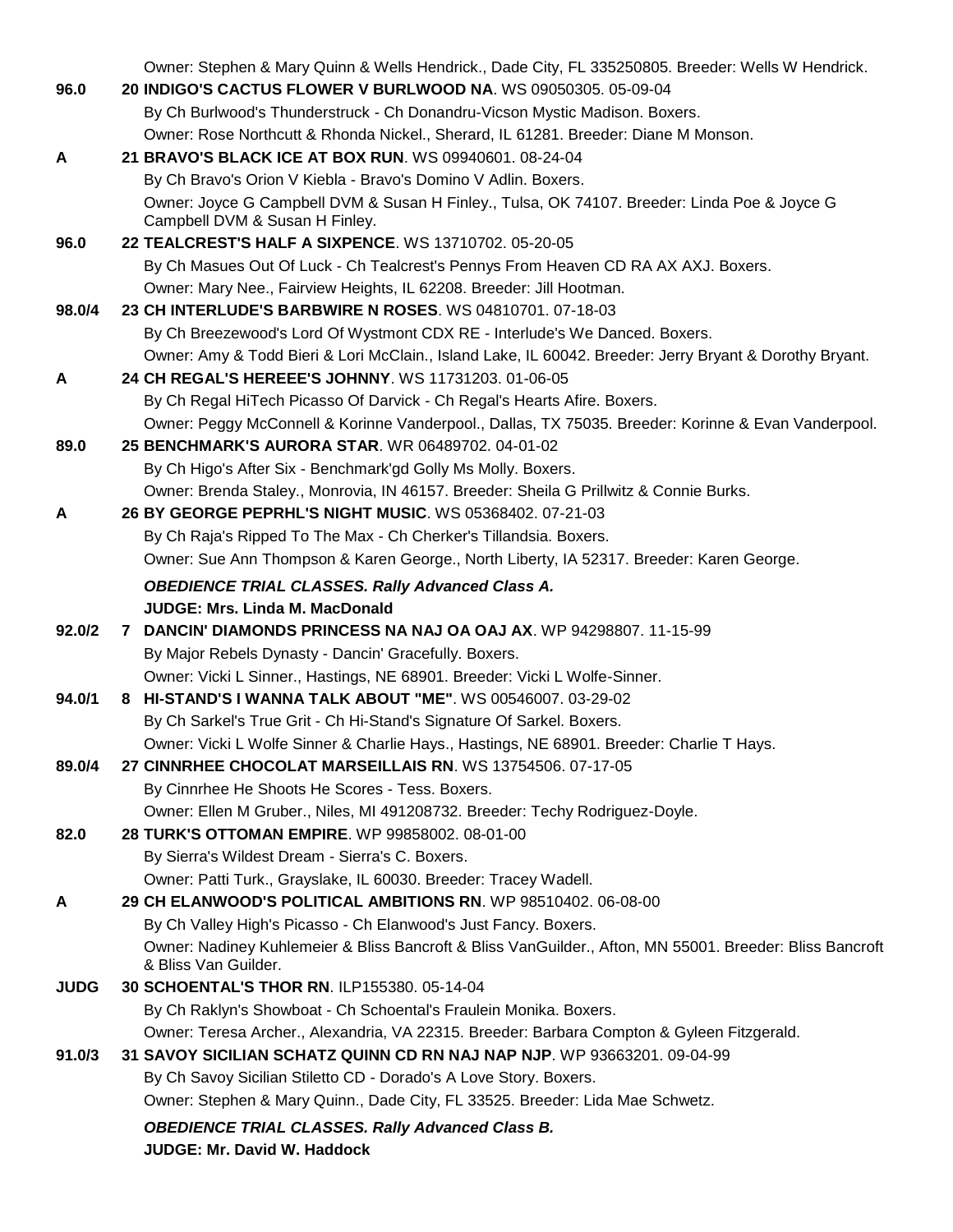| 99.0/1      | 32 STALEY'S SADIE GIRL CD RN MX MXJ. WP 86163402. 06-18-98                                                                              |
|-------------|-----------------------------------------------------------------------------------------------------------------------------------------|
|             | By Pritiboy Butch Koenig - Comanche Bethsheba. Boxers.                                                                                  |
|             | Owner: Brenda Staley., Monrovia, IN 46157. Breeder: Rhonda Peter.                                                                       |
| A           | 33 CH PEARLISLE OVERNITE IN MEMPHIS RN. WS 05510501. 07-20-03                                                                           |
|             | By Ch Maxl's Golden Boy - Luckyjades Vision X Standing O. Boxers.                                                                       |
|             | Owner: Grace D Hallock & Dr Robert C Hallock., Cheshire, CT 06410. Breeder: Dr Robert C Hallock & Grace<br>Hallock& Pamela Shaw-George. |
| 94.0/3      | 34 DIXIE'S SOUTH'RN MAGNOLIA CDX RN. WR 05854401. 01-24-02                                                                              |
|             | By Dixie's Breho Rebel Yell - Ch Dixie's Cajun Sunshine CD. Boxers.                                                                     |
|             | Owner: Robin Vaughan., West Fork, AR 72774. Breeder: Robin Vaughan.                                                                     |
| 97.0/2      | 35 JOSEPHINE VON BACHBETT VCD2 CDX TD RN AX AXJ. WS 00175503. 01-21-02                                                                  |
|             | By Ivo Vom Hafen - Xenia Von Sparta VCD1 CDX TD NA NAJ. Boxers.                                                                         |
|             | Owner: Renee & Terry Basye., Beloit, WI 53511. Breeder: Cathy Hubert Markos.                                                            |
| 90.0        | 36 MACH RIEGEL'S DIAMOND OF SAVOY RE. WR 06450702. 03-05-02                                                                             |
|             | By Suncrest's In His Image - Savoy Hot Sicily CD. Boxers.                                                                               |
|             | Owner: Ileana Nadal., Valrico, FL 33594. Breeder: Esther Riegel & Mary Banta.                                                           |
| <b>JUDG</b> | 38 WOODVIEW'S ROPIN AT BENCHMARK RN. WS 11324603. 11-21-04                                                                              |
|             | By Ch Kami-Ko N' Kini Woodview Lariat - Semper Fi Unexpected Journey. Boxers.                                                           |
|             | Owner: Ellen Ellerman & Molly Bachman., Greencastle, IN 46135. Breeder: Molly Bachman.                                                  |
| A           | 39 CH BUTLER'S I LIKE IT I LOVE IT CD OAP OJP NA NAJ. WR 03615703. 07-15-01                                                             |
|             | By Ch Berlane's Causin An Uproar - Omega's Love Me Love Me Not. Boxers.                                                                 |
|             | Owner: Jewell T Dunning & Steve R Dunning., Anchorage, AK 99507. Breeder: Robert Butler.                                                |
| A           | 40 LUCKY LADY HANNA GRACE CDX RE MX MXJ. WS 01760401. 08-12-02                                                                          |
|             | By General Stonewall Jackson - Savannah Sunrize. Boxers.                                                                                |
|             | Owner: Sandie Turner., Cleveland, TN 37323. Breeder: Bonnie Webster & James Preston Webster.                                            |
| 84.0        | 41 CH KARMEL'S SOLAR FLARE V BENDICOR RN RA. WR 03573607. 06-28-01                                                                      |
|             | By Ch Arriba Tallsman Ego - Ch Catera's That's The Ticket. Boxers.                                                                      |
|             | Owner: Ann Campbell & K Wilson., Knoxville, TN 37914. Breeder: K Wilson.                                                                |
| 94.0/4      | 42 GOLD MEDAL'S JAX OF ALL TRADES CD NA NAJ. WR 06485006. 04-30-02                                                                      |
|             | By Ch Gold Medal's Limited Edition NA NAJ - Gold Medal's Crowning Glory. Boxers.                                                        |
|             | Owner: Mrs Ellen M Gruber., Niles, MI 49120. Breeder: Valerie Rosenblum.                                                                |
| A           | 43 ORION'S ENAY H C-OH-THREE CD RE. ILP153659. 10-13-04                                                                                 |
|             | By Ch Kami-Ko N' Kini Woodview Lariat - Higo's Total Effects. Boxers.                                                                   |
|             | Owner: Susan Wooden., Carmel, IN 46032. Breeder: JoAnn Albright.                                                                        |
|             |                                                                                                                                         |
|             | <b>OBEDIENCE TRIAL CLASSES. Rally Excellent Class A.</b><br><b>JUDGE: Mr. David W. Haddock</b>                                          |
|             | 44 CH KELLY'S CRUISE ON UP SHALSADE RA AX AXJ. WS 01401301. 07-03-02                                                                    |
|             | By Ch Shalsade's Blazing Bullet - Carbara's Gold-N-Sunset. Boxers.                                                                      |
|             | Owner: Susan Kelly & Shirley Laussade., Kenner, LA 70062. Breeder: Kim Hatfield.                                                        |
| 76.0/2      | 45 BOXRMOR LIL' RAGIN TROUBLE RN RA. WS 06673301, 06-04-03                                                                              |
|             | By Ch Boxrmor's Double Trouble - Boxrmor's All That Jazz. Boxers.                                                                       |
|             | Owner: Rose Northcutt & Kim Northcut., Sherrard, IL 61281. Breeder: Dave & Tammy Moore & Dave & Kim                                     |
|             | Chevrier.                                                                                                                               |
| 86.0/1      | 46 SARAZAN'S LADY LUCY RA. WP 91277303. 04-15-99                                                                                        |
|             | By Glory's Against The Wind - Elsa Sarazan's. Boxers.                                                                                   |
|             | Owner: Jennifer Crane & Brian Smolensky., Wilmette, IL 60091. Breeder: Richard Bogulewski & Marie<br>Materma.                           |
|             | <b>OBEDIENCE TRIAL CLASSES. Rally Excellent Class B.</b>                                                                                |
|             | JUDGE: Mrs. Linda M. MacDonald                                                                                                          |
|             |                                                                                                                                         |